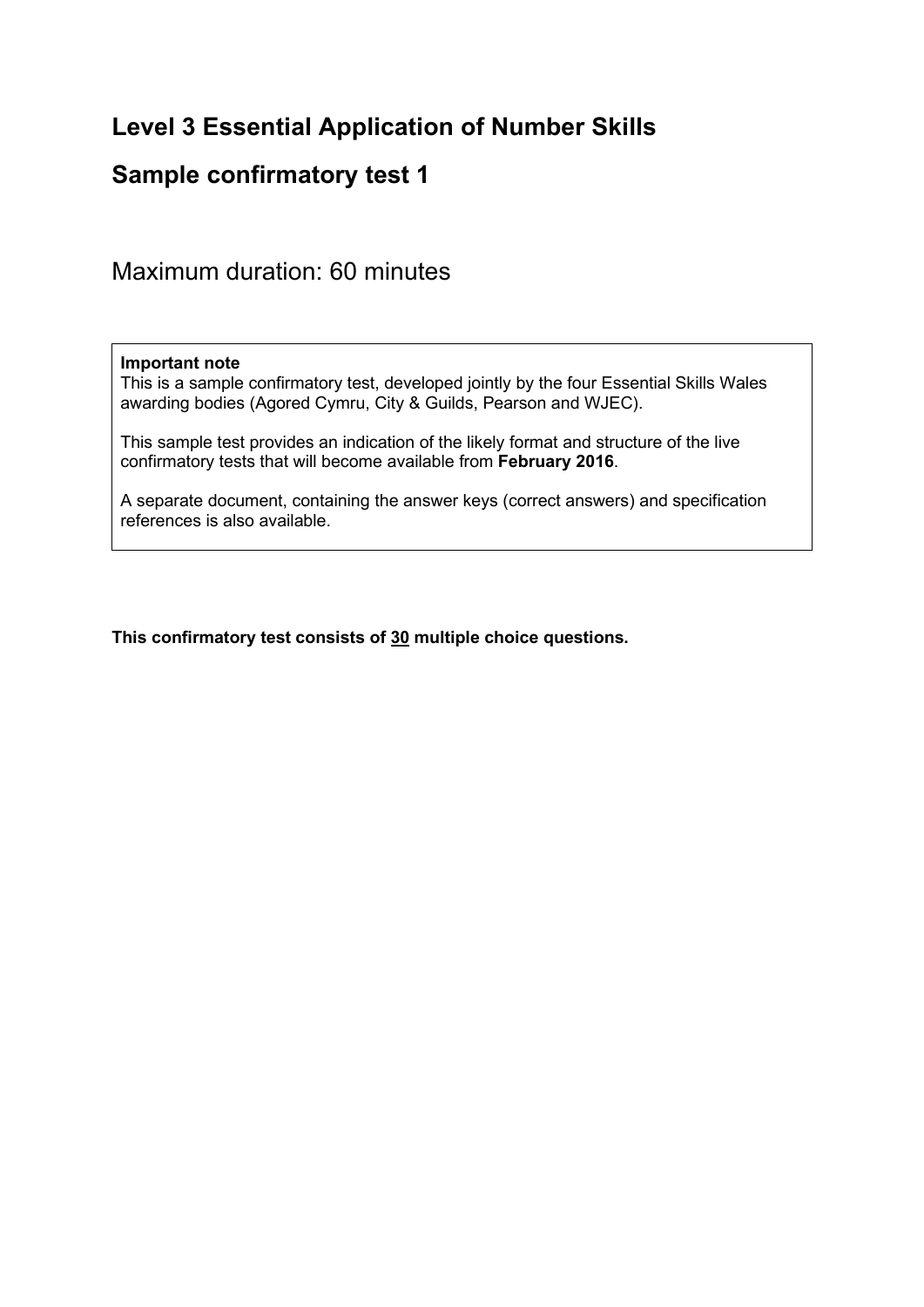**Questions 1 to 5 are about motor vehicles.**



**1 The bar chart shows the number of petrol and diesel cars in Great Britain between 2009 and 2014.**

**1.** Which one of these statements is true? (1)

| A              | The number of petrol cars decreased by more than 20% between<br>2009 and 2014      |  |
|----------------|------------------------------------------------------------------------------------|--|
| <b>B</b>       | The number of diesel cars increased by more than half between<br>2009 and 2014     |  |
| $\overline{c}$ | The number of petrol cars was more than twice the number of<br>diesel cars in 2014 |  |
| D              | The number of diesel cars was less than half the number of petrol<br>cars in 2009  |  |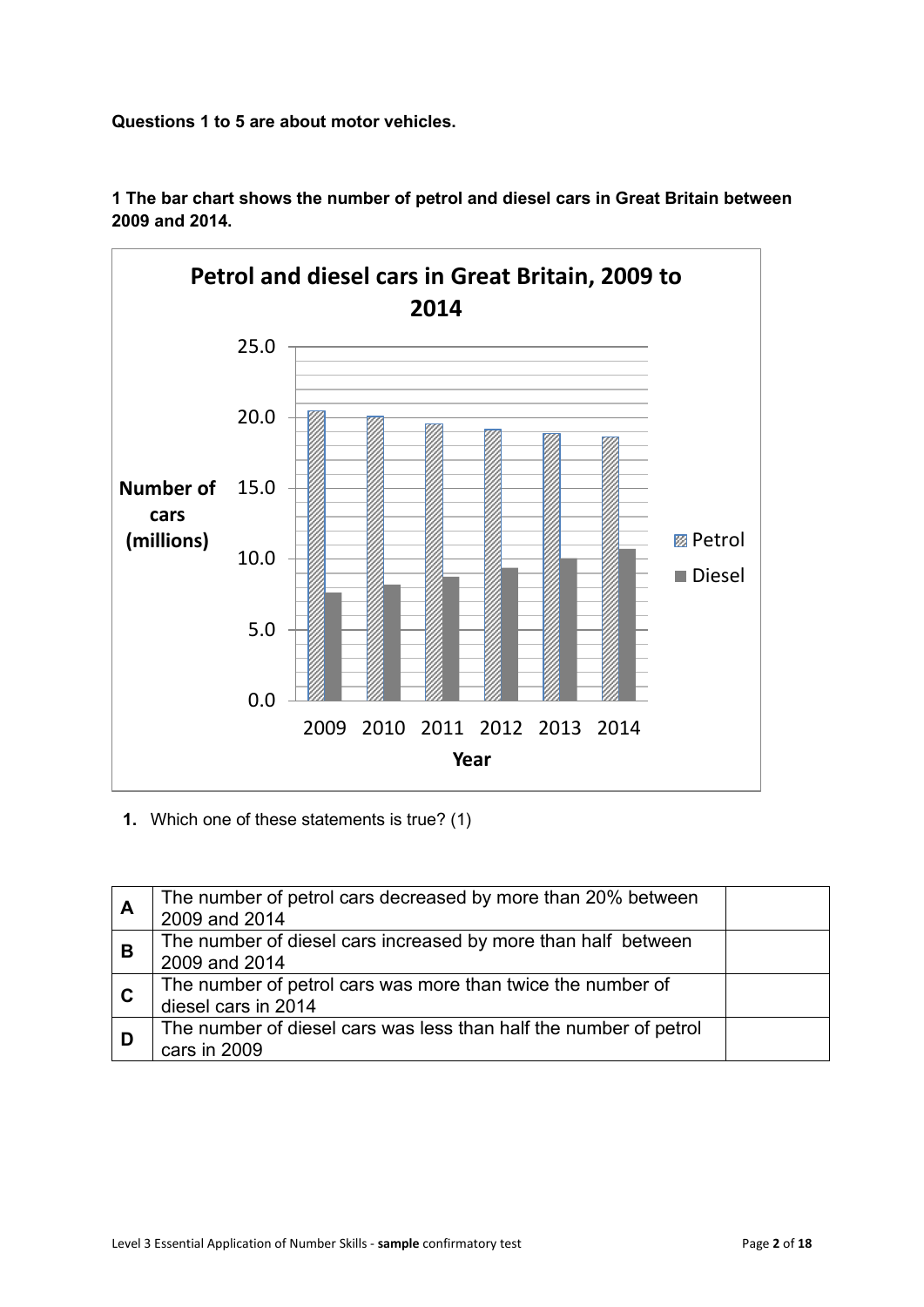2 The number of new cars registered in the UK in 2014 was 2.1 million.

This number is forecast to increase by 5% every year for three years.

A dealer wants to work out the number of new cars registered in the third year after 2014, if the forecast is accurate.

**2.** Which of these is the correct method? (1)

|   | $2.1 \times 10^6 \times 1.5^3$         |  |
|---|----------------------------------------|--|
| В | $2.1 \times 10^6 \times 1.05^3$        |  |
|   | $2.1 \times 10^6 \times 1.5 \times 3$  |  |
|   | $2.1 \times 10^6 \times 1.05 \times 3$ |  |

3 This information is about alternatively fuelled (electric) vehicles (AFVs).

| <b>New AFVs registered in the UK</b> |                          |  |  |
|--------------------------------------|--------------------------|--|--|
| Year                                 | <b>Number registered</b> |  |  |
| 2014                                 | $2.3 \times 10^{4}$      |  |  |
| 2015                                 | $3.8 \times 10^{4}$      |  |  |

**3.** How many more new AFVs were registered in the UK in 2015 than 2014? (1)

| А              | 150    |  |
|----------------|--------|--|
| B              | 1500   |  |
| С              | 15000  |  |
| $\blacksquare$ | 150000 |  |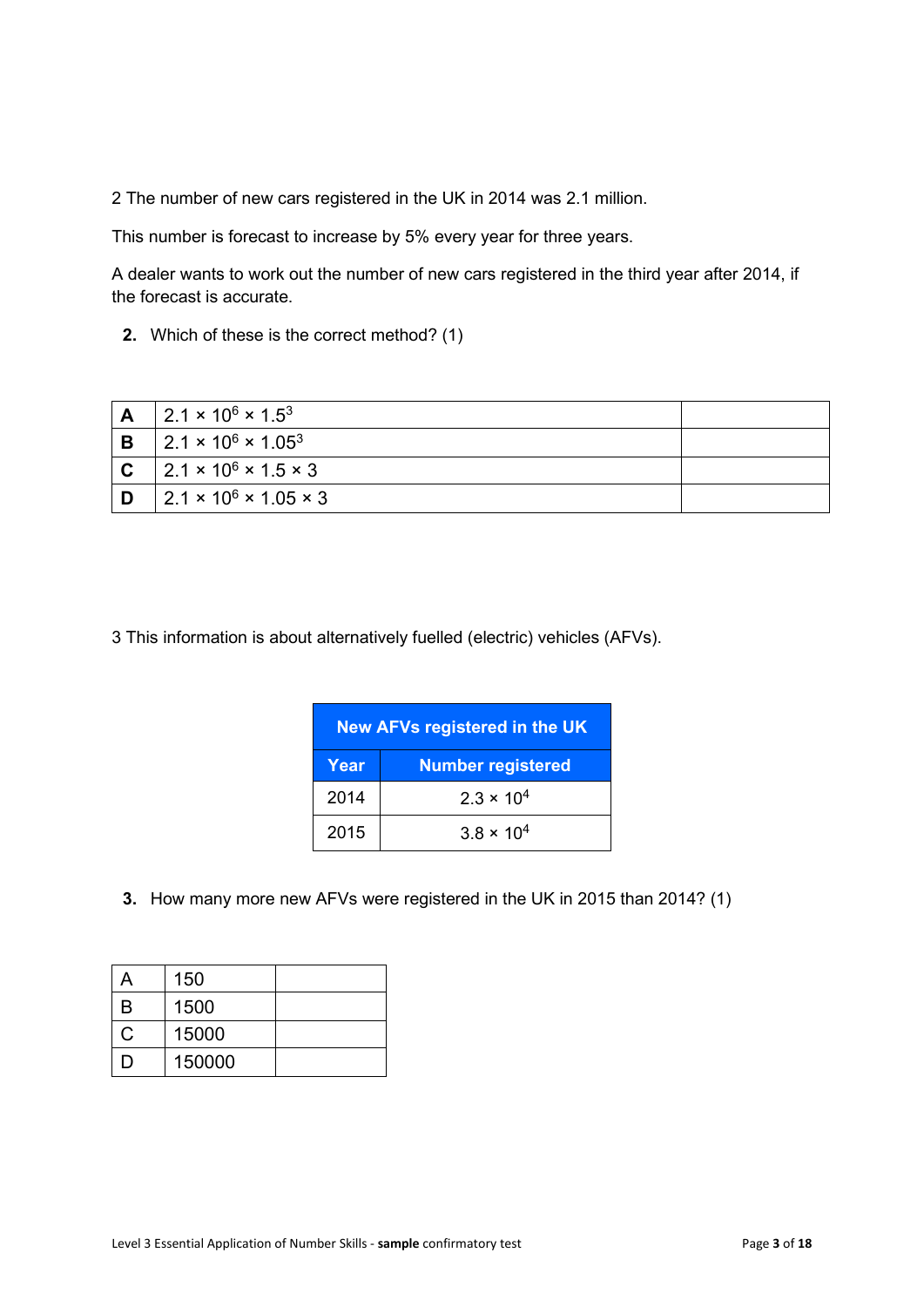4 This list appears in a report about the numbers of vehicles in different countries.

|                 | <b>Country</b> | <b>Vehicles per 1000</b><br>people |
|-----------------|----------------|------------------------------------|
| 1 <sup>st</sup> | Australia      | 703                                |
| 2 <sub>nd</sub> | France         | 582                                |
| 3 <sup>rd</sup> | South Africa   | 165                                |

The report states that there are approximately 60 000 000 people and 30 000 000 vehicles in the UK.

**4.** If the UK was included in the list, in which position would it appear? (1)

|   | 1 <sup>st</sup> |  |
|---|-----------------|--|
| B | 2 <sub>nd</sub> |  |
| C | 3 <sup>rd</sup> |  |
|   | 4 <sup>th</sup> |  |

5 The value of a new car decreases at the rate of 15% per year.

The value of one model of new car is £20 000

**5.** Which of these calculations gives the value of the car after 5 years? (1)

| $20000 \times 0.15 \times 5$       |  |
|------------------------------------|--|
| $20000 \times (1 - 0.15)^5$        |  |
| $20000 \times (1 - 0.15) \times 5$ |  |
| $20000 \times 0.15^{5}$            |  |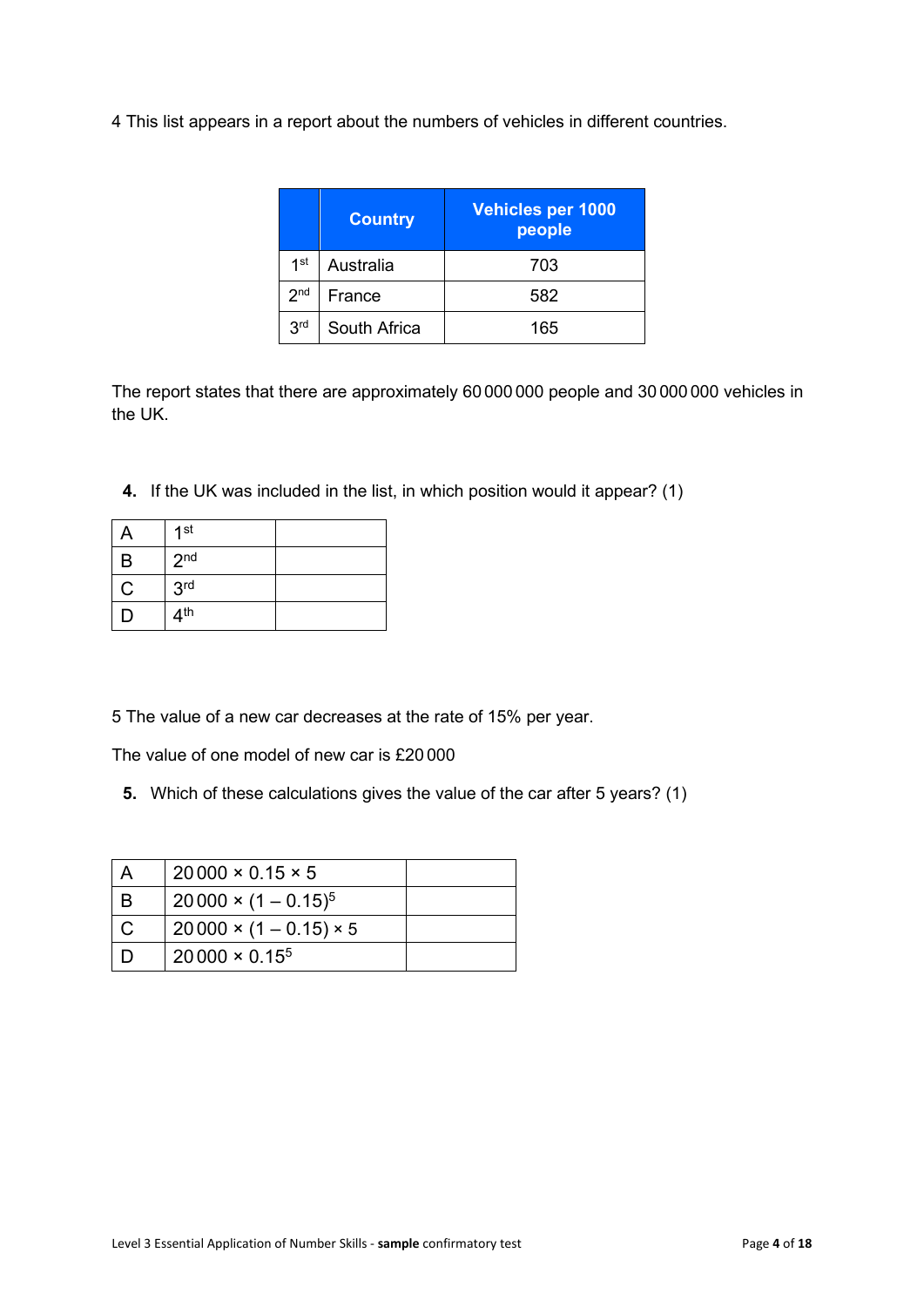#### **Questions 6 and 7 are about motor racing.**

6 Sam takes part in motor racing competitions.

The route for a race in the UK is 160 miles long.

A route in France is 320 kilometres long.

Sam uses this information to compare the routes.

|  |  |  |  |  | 5 miles is 8 kilometres |
|--|--|--|--|--|-------------------------|
|--|--|--|--|--|-------------------------|

**6.** How much longer is the French route than the UK route, in miles? (1)

|     | 40 miles  |  |
|-----|-----------|--|
| R   | 100 miles |  |
|     | 256 miles |  |
| ו ו | 352 miles |  |

7 The information in the table is about the first stage of a race.

| <b>Stage</b> | <b>Set time</b><br>(minutes: seconds) | Sam's time<br>(minutes: seconds) |
|--------------|---------------------------------------|----------------------------------|
| 39:50        |                                       | $41 \cdot 27$                    |

In each stage of the race, the time taken by the drivers is compared to a set time.

Drivers score 1 point for every second under the set time.

They lose 1 point for every second over the set time.

**7.** What is Sam's total points score for this stage of the race?

| д            | $-177$ |  |
|--------------|--------|--|
| B            | -97    |  |
| $\mathsf{C}$ | $+97$  |  |
| I)           | $+177$ |  |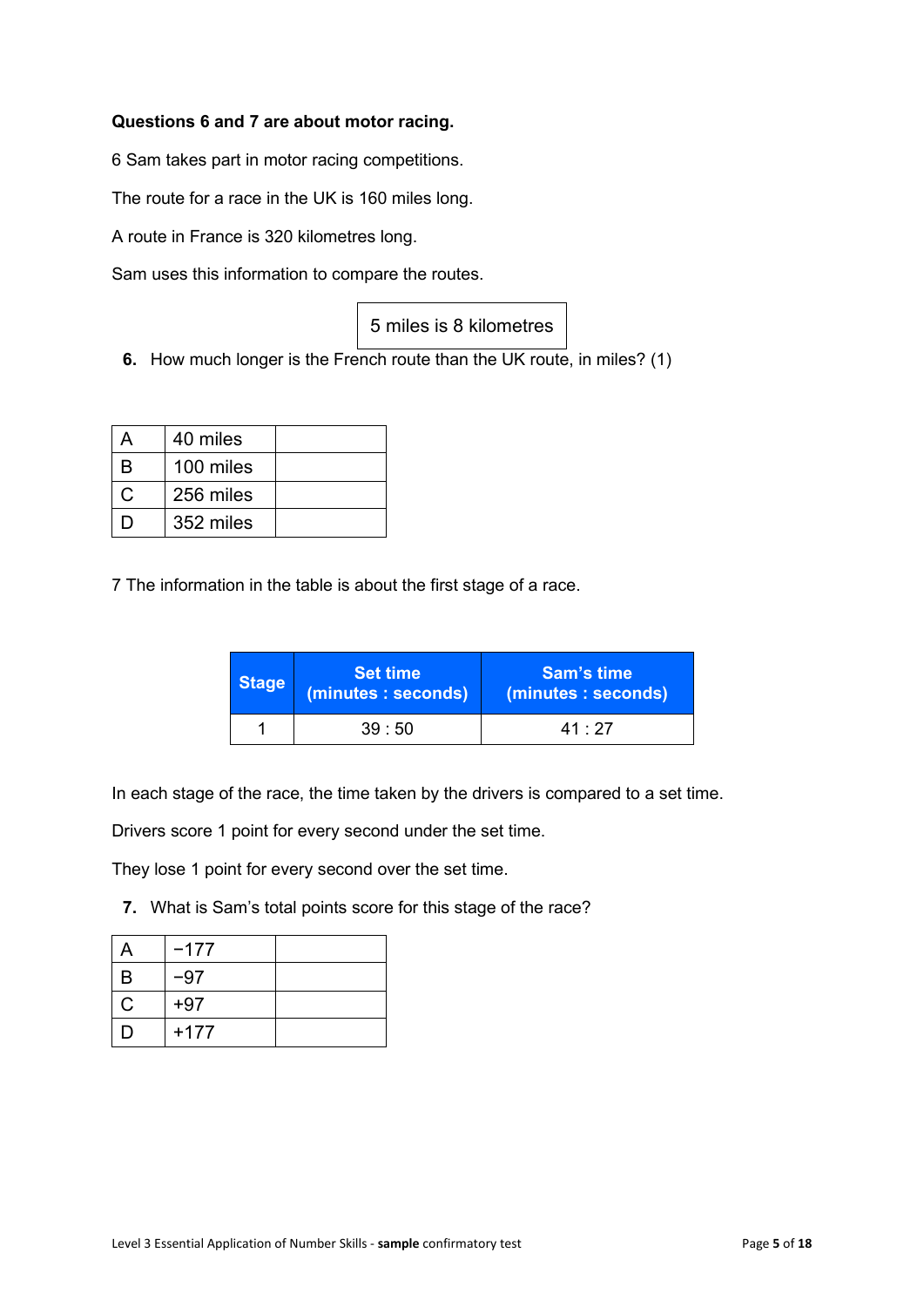#### **Questions 8 and 9 are about food poisoning data.**



8 The pie chart shows the number and causes of food poisoning in the UK in 2014.

**8.** What was the combined total number of food poisoning cases caused by Norovirus and Salmonella?

|     | $2.28 \times 10^5$   |  |
|-----|----------------------|--|
| В   | 22.8 x $10^5$        |  |
| C   | $2.71 \times 10^{4}$ |  |
| ו ו | $2.71 \times 10^5$   |  |

**9.** Each case of food poisoning costs the economy £25 per day taken off work. For Salmonella poisoning people take on average 4 days off work. What was the cost to the economy of Salmonella poisoning in 2014? (1)

|   | £2.7 x $10^2$  |  |
|---|----------------|--|
| В | £6.75 x $10^4$ |  |
|   | £1.7 x $10^5$  |  |
|   | £2.7 x $10^6$  |  |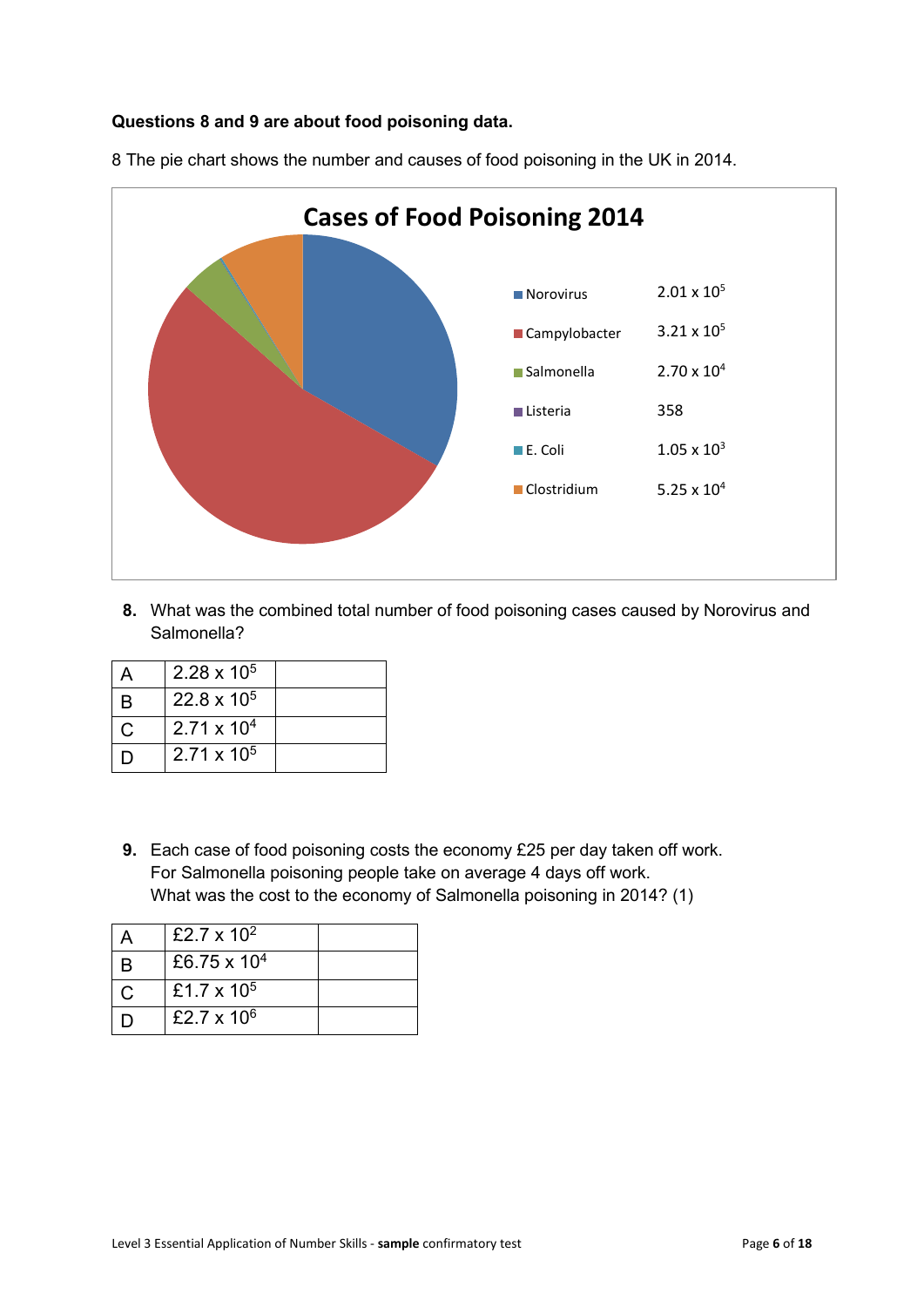### **Questions 10 to13 are about a scale drawing of a doll's house.**

10 The scale drawing is of a doll's house.



The scale is **1:20**

**10.** What is the angle represented by the letter A? (1)

|   | 113°        |  |
|---|-------------|--|
| B | 134°        |  |
| С | 136°        |  |
|   | $157^\circ$ |  |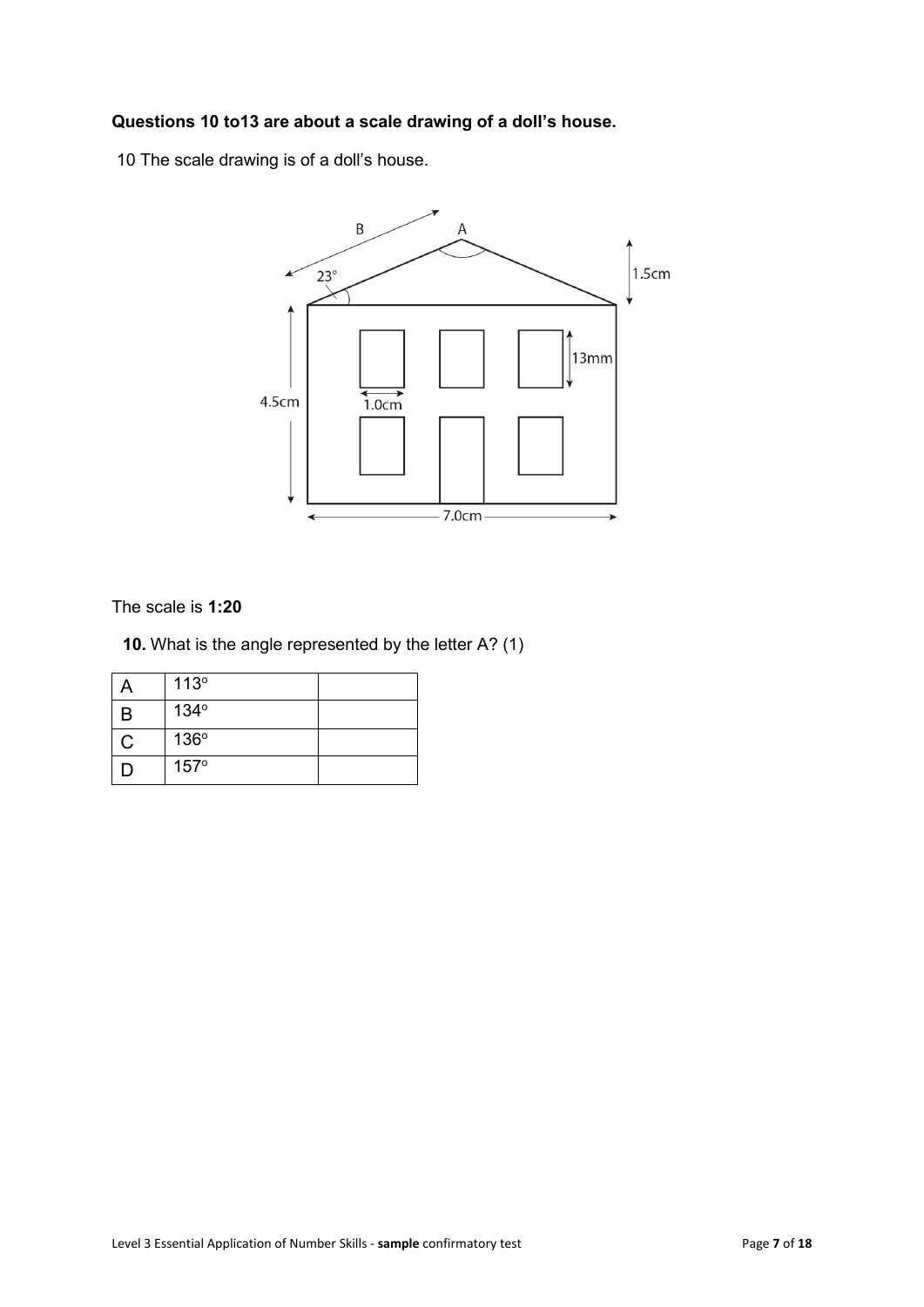| $\sqrt{14.5}$ cm  |  |
|-------------------|--|
| $\sqrt{51.25}$ cm |  |
| $\sqrt{5}$ cm     |  |
| $\sqrt{35}$ cm    |  |

**11.** The length of the sloping roof, represented by the letter B on the scale drawing is: (1)

**12.** A chimney pot measuring 6cm in height is to be added to the top of the actual doll's house.

What height would this be on the scale drawing? (1)

|   | 3 <sub>mm</sub> |  |
|---|-----------------|--|
| B | 3 <sub>cm</sub> |  |
|   | 1.2cm           |  |
|   | 12cm            |  |

**13.** Each of the five windows shown is identical. On the actual doll's house the windows will be made of Perspex. What is the total area of the five windows on the front of the actual doll's house? (1)

|   | $0.26m^2$          |  |
|---|--------------------|--|
| B | 2.6m <sup>2</sup>  |  |
|   | 65cm <sup>2</sup>  |  |
|   | 0.65m <sup>2</sup> |  |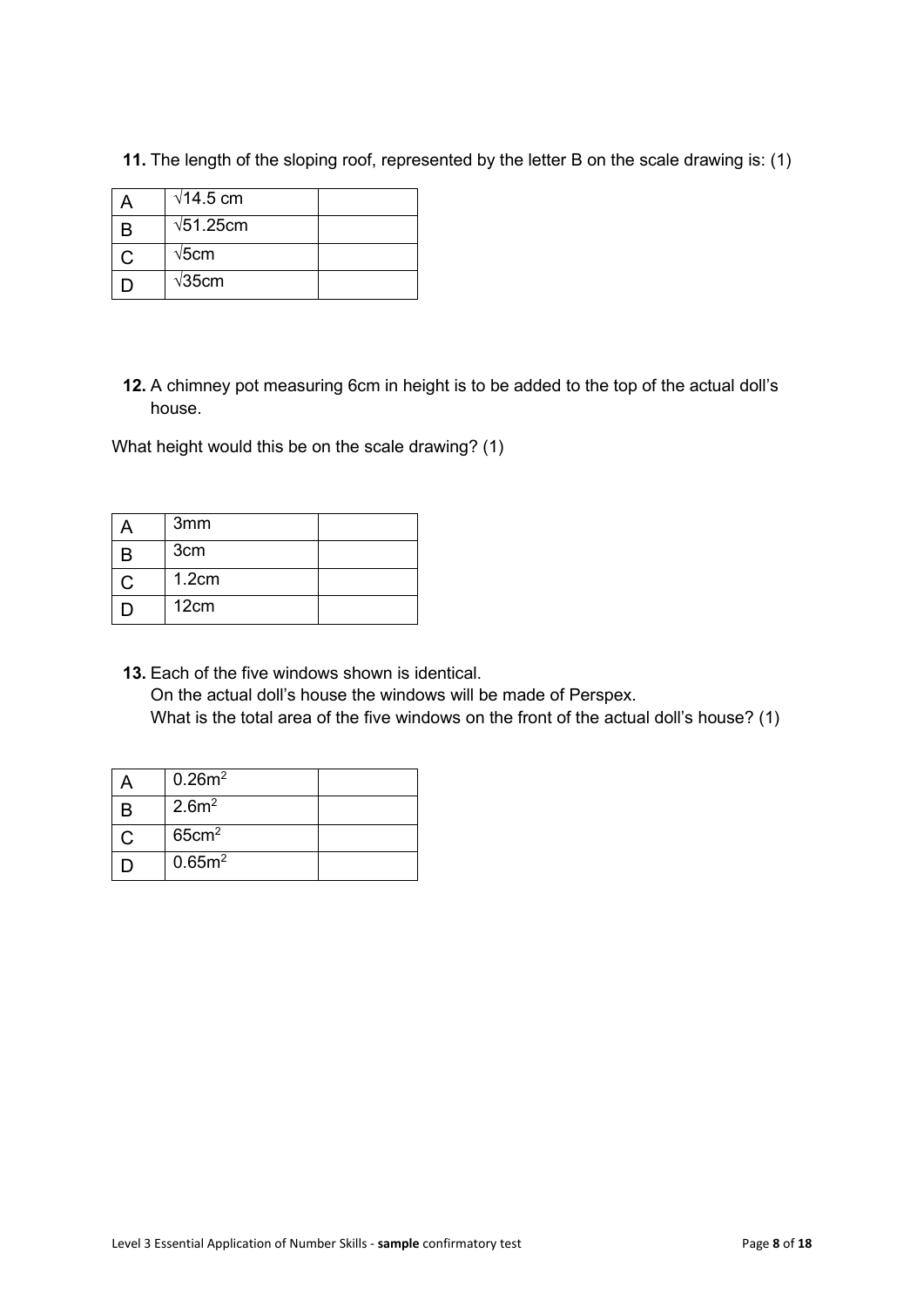#### **Questions 14 to 16 are about Body Mass Index (BMI).**

To check a patient's Body Mass Index (BMI) a doctor uses this formula:

$$
BMI = \frac{W}{H^2}
$$
  

$$
W = weight in kg
$$
  

$$
H = height in metres
$$

14 The table below is used to classify the result.

| <b>BMI</b> | <b>Category</b> |
|------------|-----------------|
| Below 18.5 | Underweight     |
| 18.5-25    | Normal          |
| 25-30      | Overweight      |
| Over 30    | Obese           |

**14.** A person with a height of 1.5m has a BMI of 16. To 1 decimal place, how much weight do they have to gain to reach the normal BMI category? (1)

| 2.5kg  |  |
|--------|--|
| 3.8kg  |  |
| 5.6kg  |  |
| 12.0kg |  |

**15.** To the nearest whole number, what would be the BMI of a person who is 180 cm tall and weighs 64kg? (1)

|              | 16 |  |
|--------------|----|--|
| B            | 20 |  |
| $\mathsf{C}$ | 30 |  |
| Ð            | 36 |  |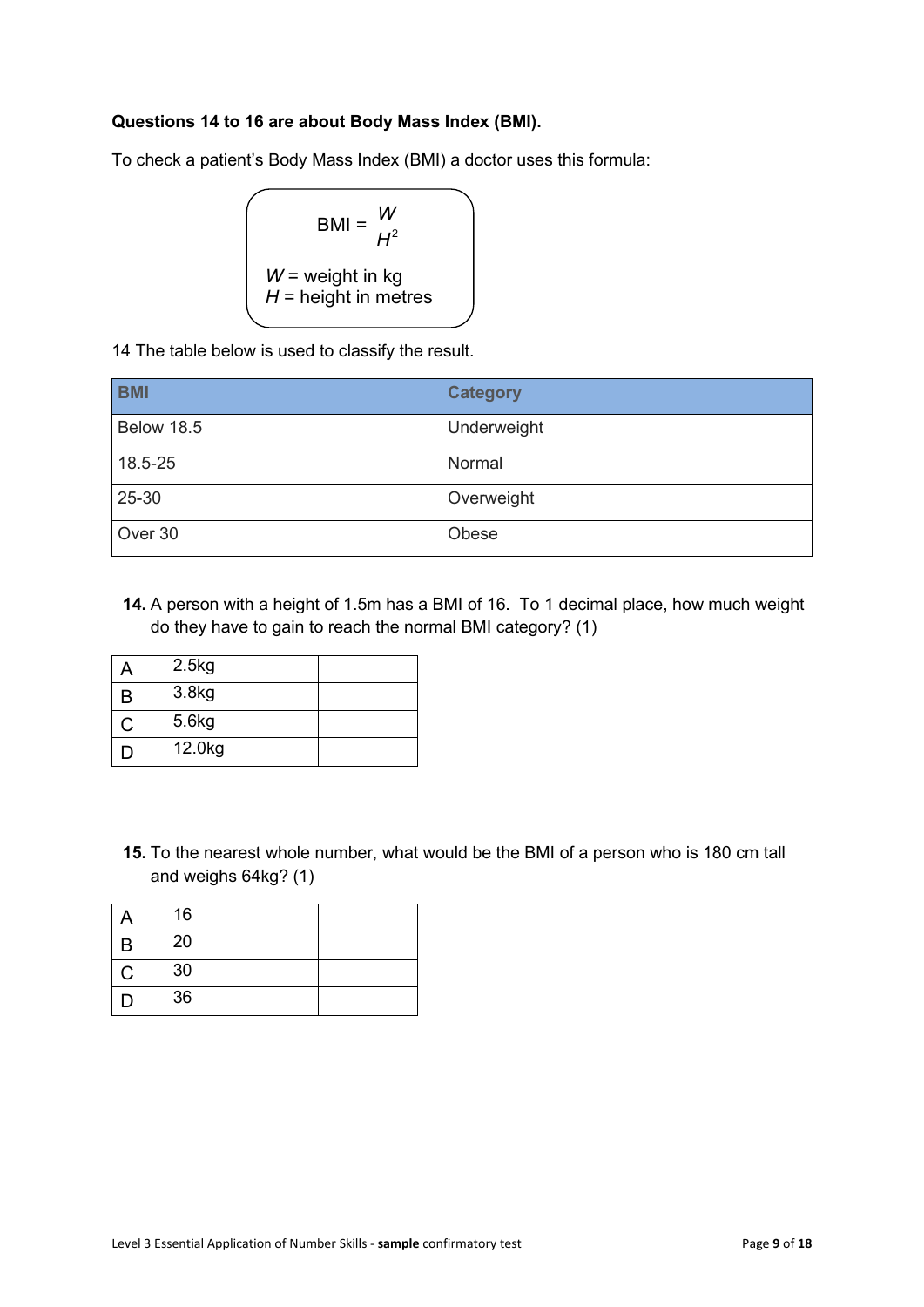16 A person who is 2m tall gains 6kg in weight

**16.** How will their BMI change? (1)

|     | It will go up by 3   |  |
|-----|----------------------|--|
| В   | It will go up by 1.5 |  |
|     | It will go up by 6   |  |
| ו ו | It will go up by 12  |  |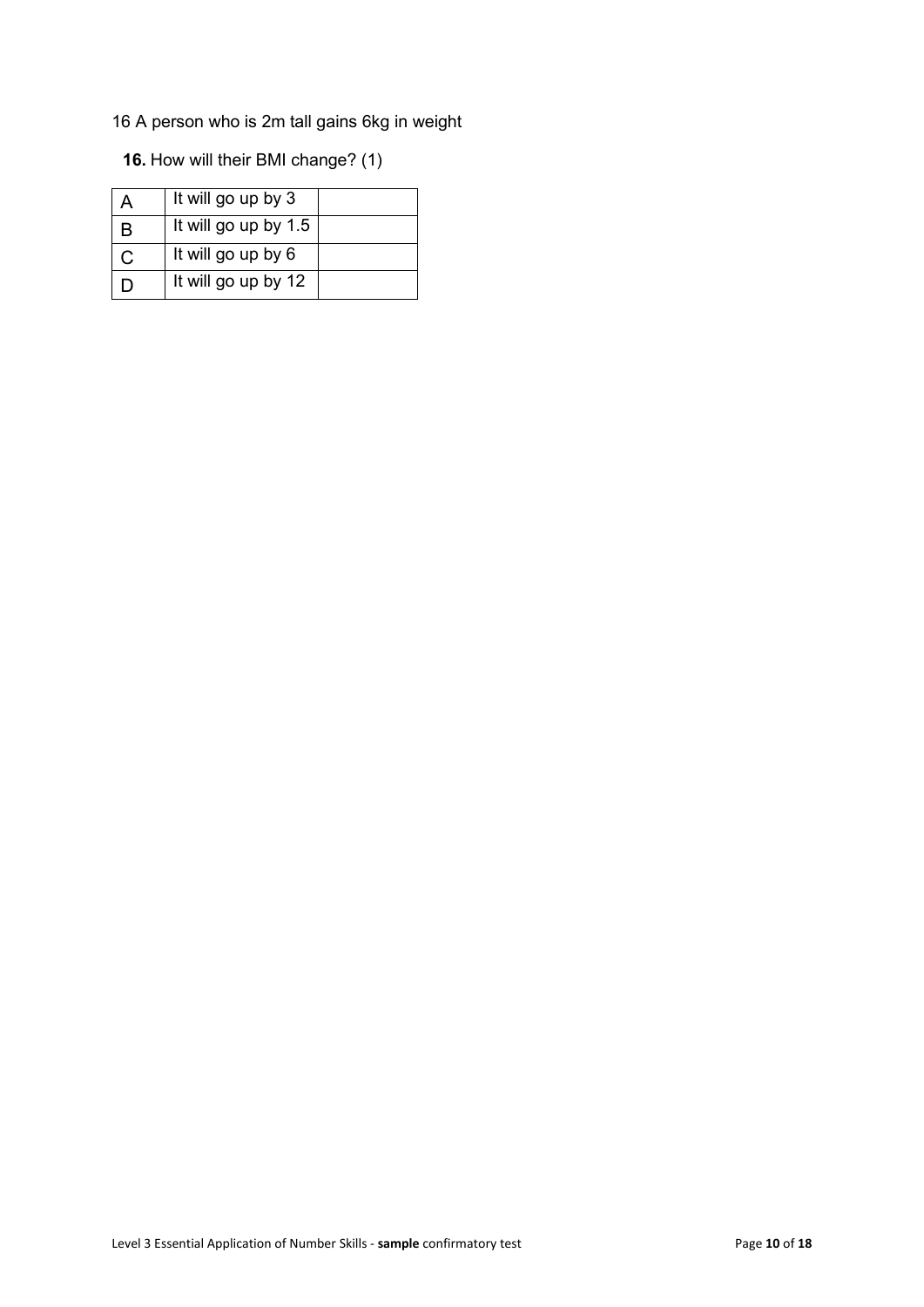#### **Questions 17 and 18 are about internet usage.**

People in the UK spent on average five hours a week watching TV shows, clips and films on internet-connected devices largely due to the popularity of tablets and smartphones in 2014.

TV programmes proved to be the most popular form of online content viewed by UK users, at an average of two hours and 35 minutes a week.

Films were watched an average of one hour 50 minutes a week, and video clip views averaged 35 minutes a week.

People in London averaged the most time watching online TV programmes (three hours six minutes per week) and films (two hours 27 minutes per week).

A record amount of £3.6bn was spent on internet, smartphone and tablet advertising in the first half of 2014.

**17.** £3.6bn was spent on internet, smartphone and tablet advertising in the first half of 2014.

40 million people have access to an internet connected device.

On average, how much advertising money is spent on each internet user. (1bn=10 $9$ ) (1)

|   | $9.0 \times 10^{-1}$ |  |
|---|----------------------|--|
| B | $9.0 \times 10^{1}$  |  |
| C | $9.0 \times 10^{2}$  |  |
|   | $9.0 \times 10^{-2}$ |  |

**18.** To the nearest hour, on average, how much longer did Londoners watch TV online per year compared to the UK average? (1)

| 26 hours  |  |
|-----------|--|
| 27 hours  |  |
| 62 hours  |  |
| 161 hours |  |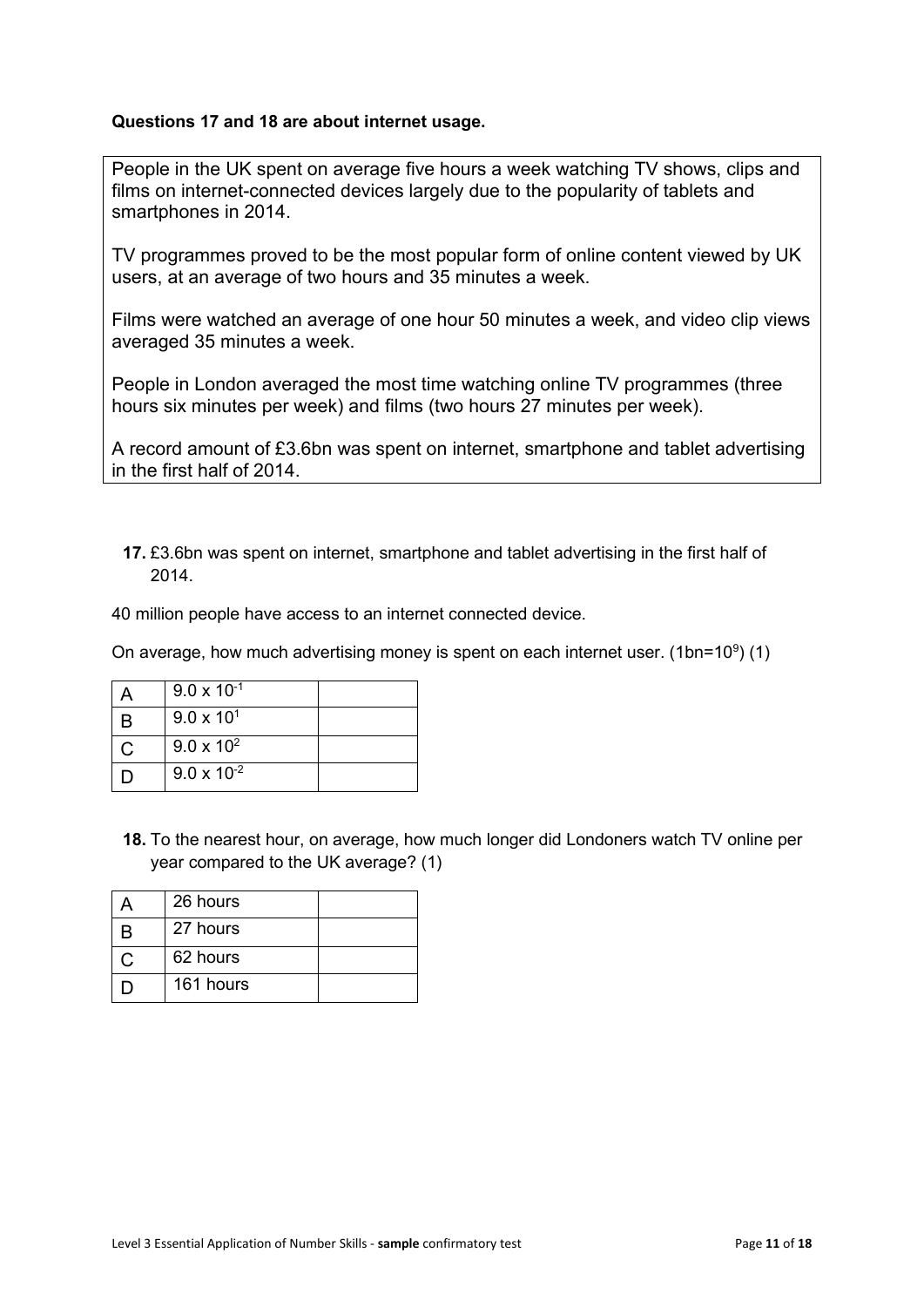#### **Questions 19 to 21 are about a cycle journey.**



19 The graph shows the distance a person travelled on a cycling trip against the time taken.

**19.** What speed was the cyclist travelling over the fastest section of the journey? (1)

| 12 miles/hour   |  |
|-----------------|--|
| 15 miles/hour   |  |
| 22.5 miles/hour |  |
| 30 miles/hour   |  |

**20.** What was the cyclist's average speed over the first 40 minutes of the journey? (1)

| 12 miles/hour   |  |
|-----------------|--|
| 15 miles/hour   |  |
| 22.5 miles/hour |  |
| 30 miles/hour   |  |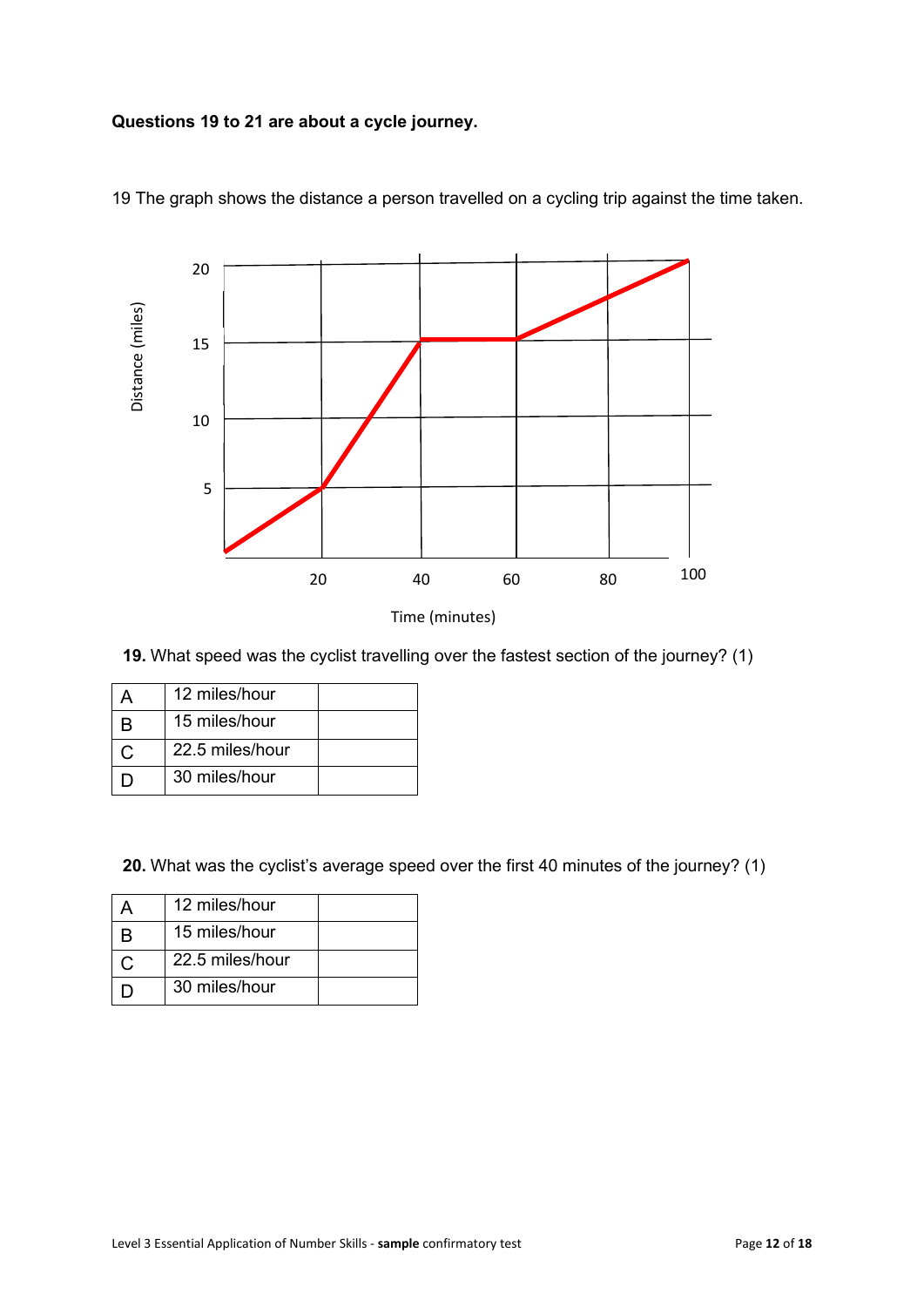**21.** After 100 minutes the cyclist reaches a downhill section of the journey and averages a speed of 33 miles per hour for 10 minutes before reaching home. What is the total distance travelled by the cyclist from the start of the trip? (1)

|   | 23.3miles |  |
|---|-----------|--|
| R | 23.5miles |  |
| C | 25.5miles |  |
|   | 26.6miles |  |

#### **Questions 22 and 23 are about the population of small birds called wrens.**

The graphs show the population size for wrens in the UK, and the mean December to February temperatures in central England, from 1969 to 2004.



[Source: Census Unit, British Trust for Ornithology, The Nunnery, Thetford, Norfolk IP24 2PU.]

#### **22.** Which trend do the graphs suggest?

| A | Wren populations are affected by winter temperatures.                              |  |
|---|------------------------------------------------------------------------------------|--|
| B | The range of temperatures between February and December affect<br>bird population. |  |
|   | Bird populations are affected by rainfall                                          |  |
|   | Severe winters occur biannually.                                                   |  |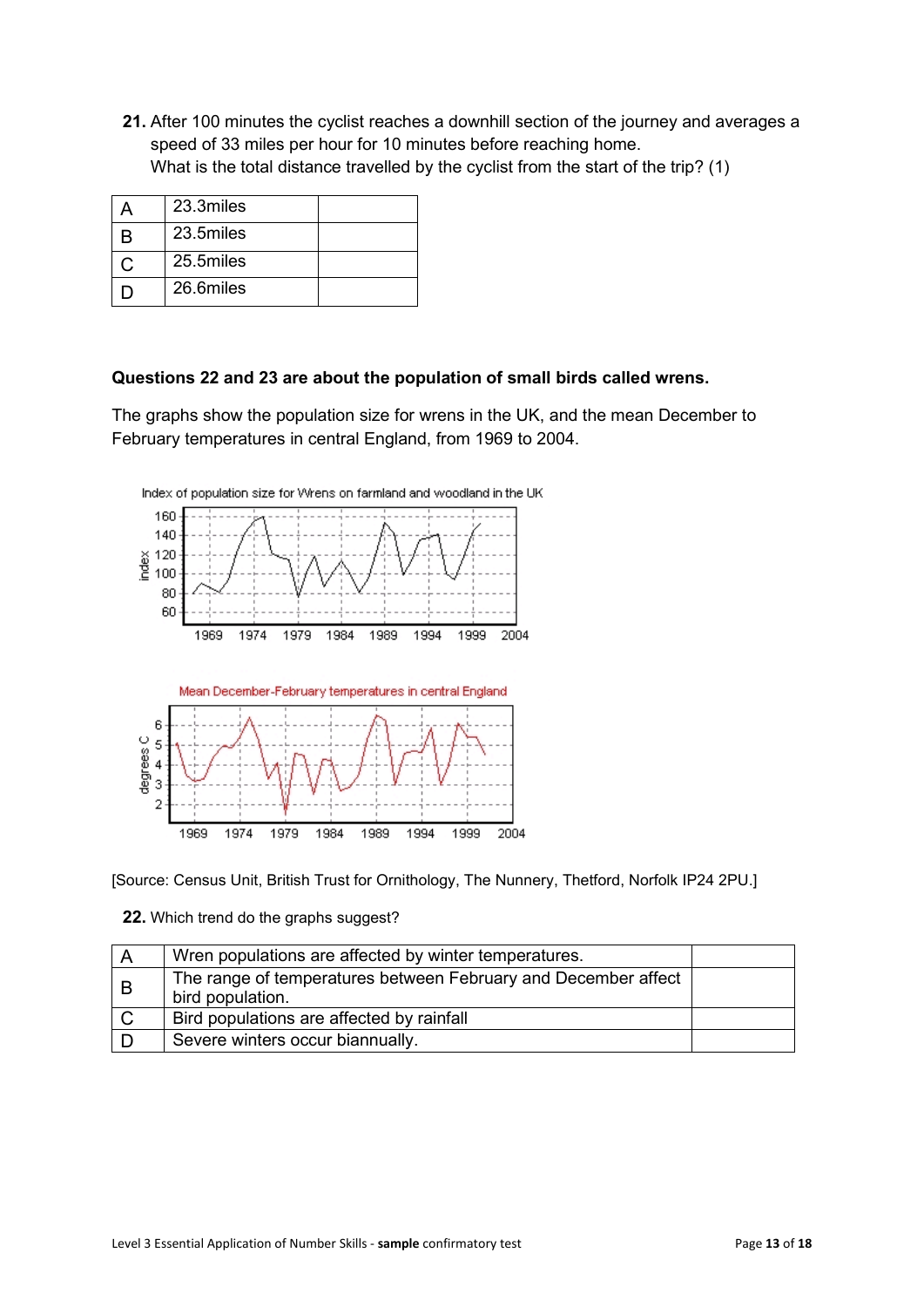The table shows the results of a survey of a number of wrens' nests carried out to find out how many eggs were laid by a pair of birds.

| Number of eggs in a nest | Number of nests |
|--------------------------|-----------------|
|                          |                 |
|                          | n               |
|                          |                 |
| $\frac{3-4}{5-6}$        | າດ              |
| $7-8$                    |                 |

**23.** In which group is the median number of eggs laid per nest?

|             | $1 - 2$ |  |
|-------------|---------|--|
| B           | $3 - 4$ |  |
| $\mathsf C$ | $5-6$   |  |
| I)          | $7 - 8$ |  |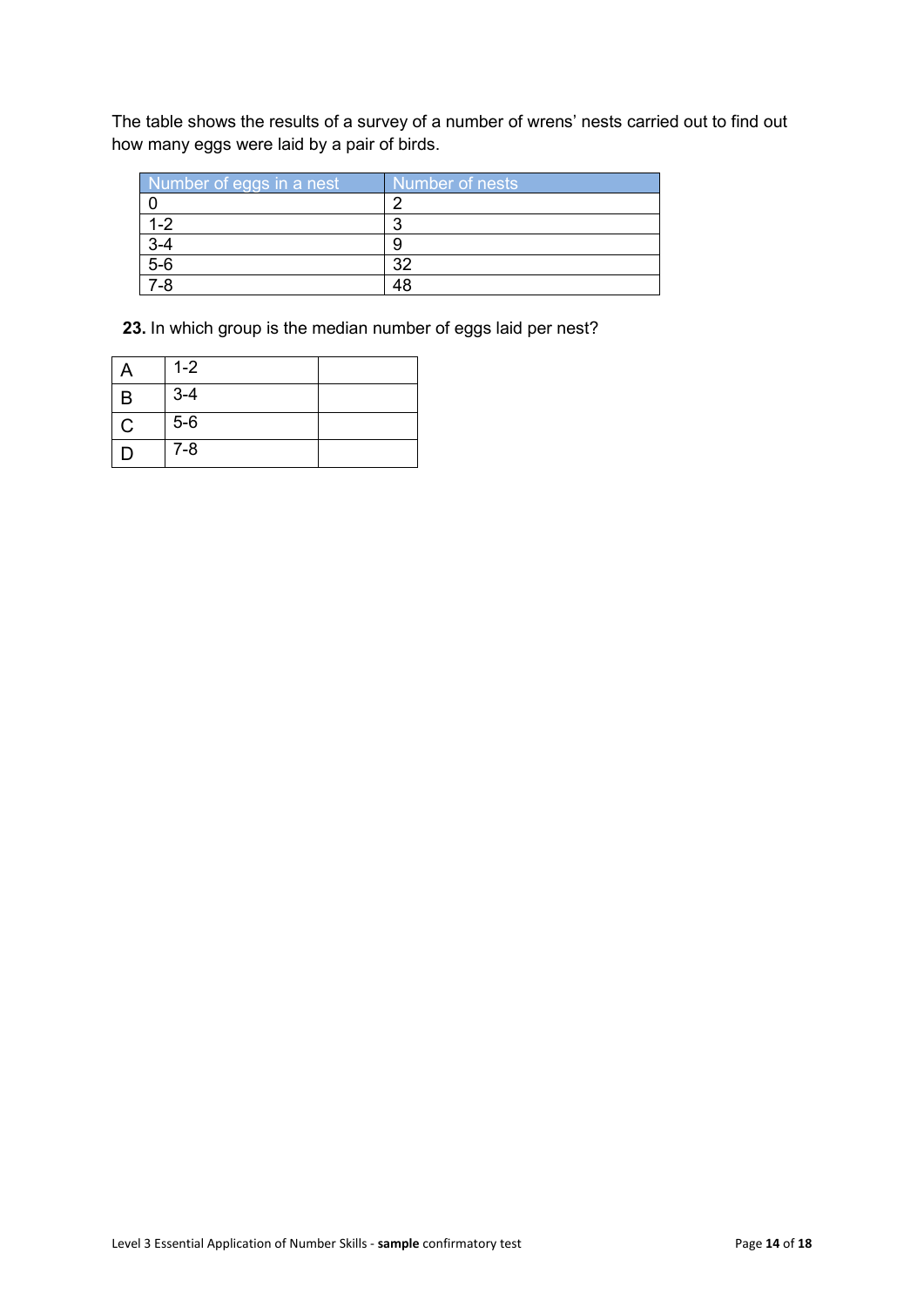#### **Questions 24 to 27 are about an ornamental fish pond.**

The diagram shows the design of a fish pond.

The fish pond is a  $\frac{1}{4}$  circle.



Not to scale

**24.** The fish pond is filled with water to a depth of 0.6m. What is the volume of water in the pond? (1)

| 0.54m <sup>3</sup> |  |
|--------------------|--|
| 0.65m <sup>3</sup> |  |
| 2.6 <sup>m3</sup>  |  |
| 2.2 <sup>m</sup>   |  |

**25.** An edging is needed to go around the perimeter of the fish pond. The edging costs £3 per metre.

Perimeter of a circle=  $\pi \times$  diameter  $\pi \approx 3$ 

What will be the total cost? (1)

|     | £10.80 |  |
|-----|--------|--|
| R   | £21.60 |  |
| C.  | £28.80 |  |
| 1 X | £32.40 |  |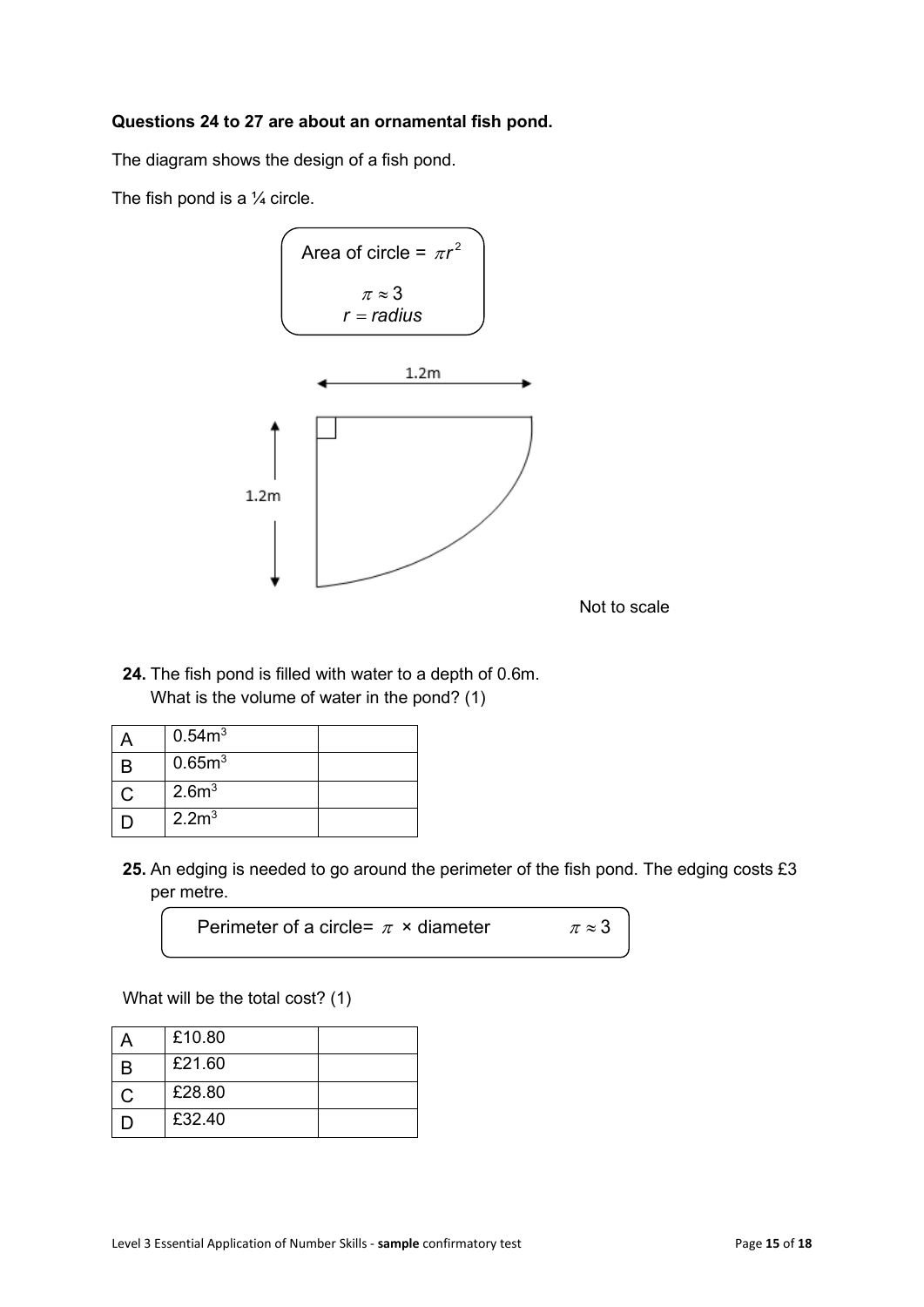**26.** When stocking the pond with fish it is important that it is not overcrowded. The guidance is a surface area of  $60 \text{cm}^2$  is needed for every cm of fish. The fish chosen are on average 10cm in length.

How many fish are recommended for a pond this size? (1)

|   | 11  |  |
|---|-----|--|
| B | 18  |  |
| Ć | 72  |  |
| D | 180 |  |

**27.** The lengths of the sides of the pool are doubled from 1.2m to 2.4m but the shape remains a quarter of a circle.

By how much will the surface area of the pond increase? (1)

| It will increase by a factor of 1.2 |  |
|-------------------------------------|--|
| It will increase by a factor of 2   |  |
| It will increase by a factor of 4   |  |
| It will increase by a factor of 8   |  |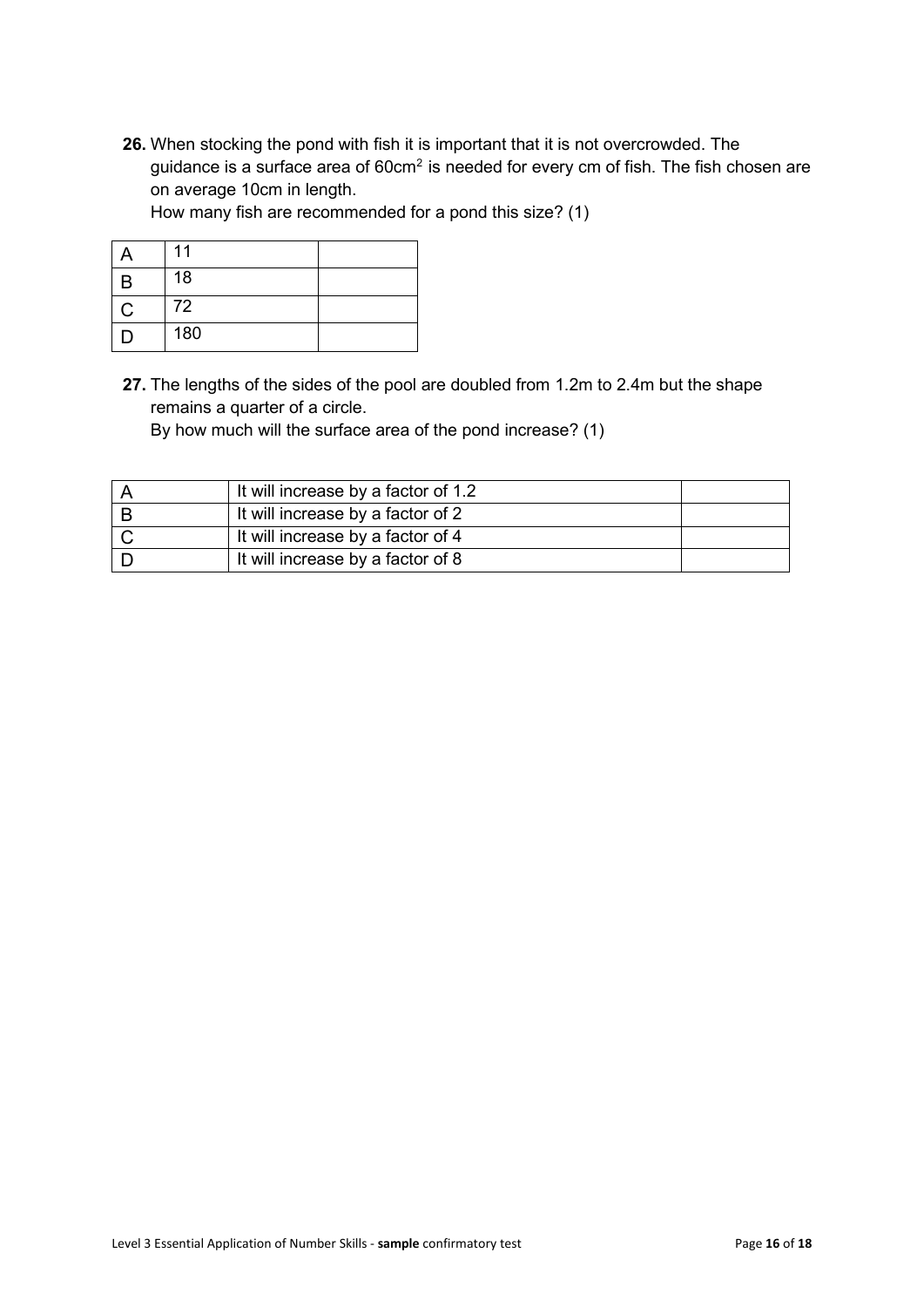#### **Questions 28 to 30 are about density.**

28 Maple wood has a density of 755kg/m<sup>3</sup>

#### **Mass= density x volume**

**28.** What is the approximate mass of a piece of maple with a volume 0.25 $\mathsf{m}^{3}\mathsf{?}\left(1\right)$ 

|   | 32kg   |  |
|---|--------|--|
| B | 53kg   |  |
|   | 189kg  |  |
| Ш | 3020kg |  |

29 A piece of gold has a mass of 251g

It has a volume of  $13 \text{cm}^3$ 

#### **Mass= density x volume**

**29.** What is its approximate density? (1)

| 19.3 $g/cm^{3}$        |  |
|------------------------|--|
| 51.8 $g/cm^{3}$        |  |
| 193 g/cm <sup>3</sup>  |  |
| 3263 g/cm <sup>3</sup> |  |